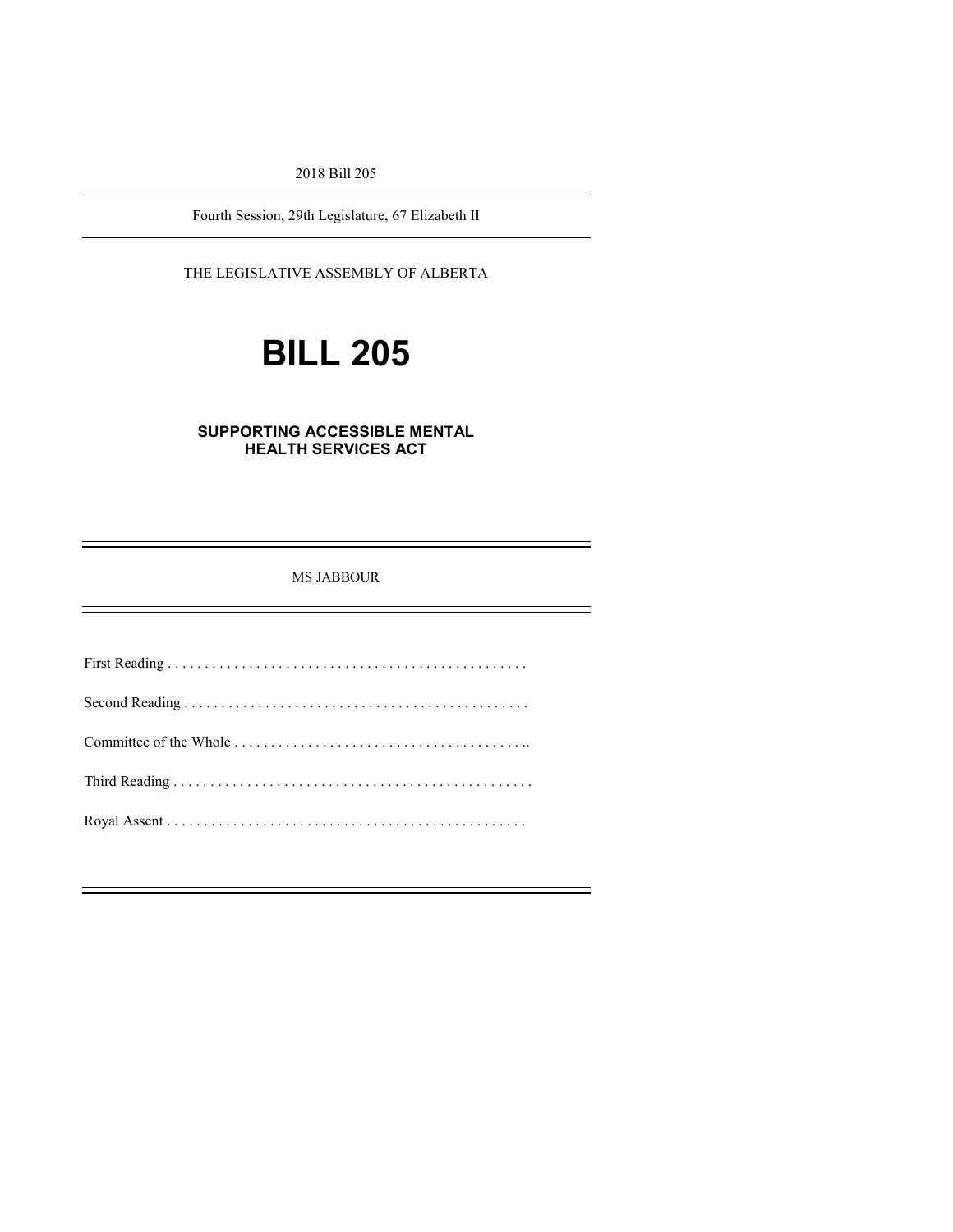*Bill 205 Ms Jabbour*

### **BILL 205**

2018

#### **SUPPORTING ACCESSIBLE MENTAL HEALTH SERVICES ACT**

*(Assented to , 2018)*

WHEREAS the Government of Alberta has a primary responsibility to promote and support accessible mental health services for all residents of the Province;

WHEREAS the Legislative Assembly of Alberta recognizes that every Albertan should have a fundamental right to be treated with dignity and respect, and in a timely manner, when dealing with a substance use disorder or mental illness; and

WHEREAS the Legislative Assembly of Alberta, affirming that right, desires to enact the Mental Health Bill of Rights to ensure supports for those seeking treatment for a substance use disorder or mental illness;

THEREFORE HER MAJESTY, by and with the advice and consent of the Legislative Assembly of Alberta, enacts as follows:

#### **Definitions**

**1** In this Act,

- (a) "Bill of Rights" means the Mental Health Bill of Rights established under section 2;
- (b) "health provider" means a member of a body that regulates a health profession or health discipline pursuant to an enactment;
- (c) "judge" has the meaning given to it in the *Provincial Court Act*;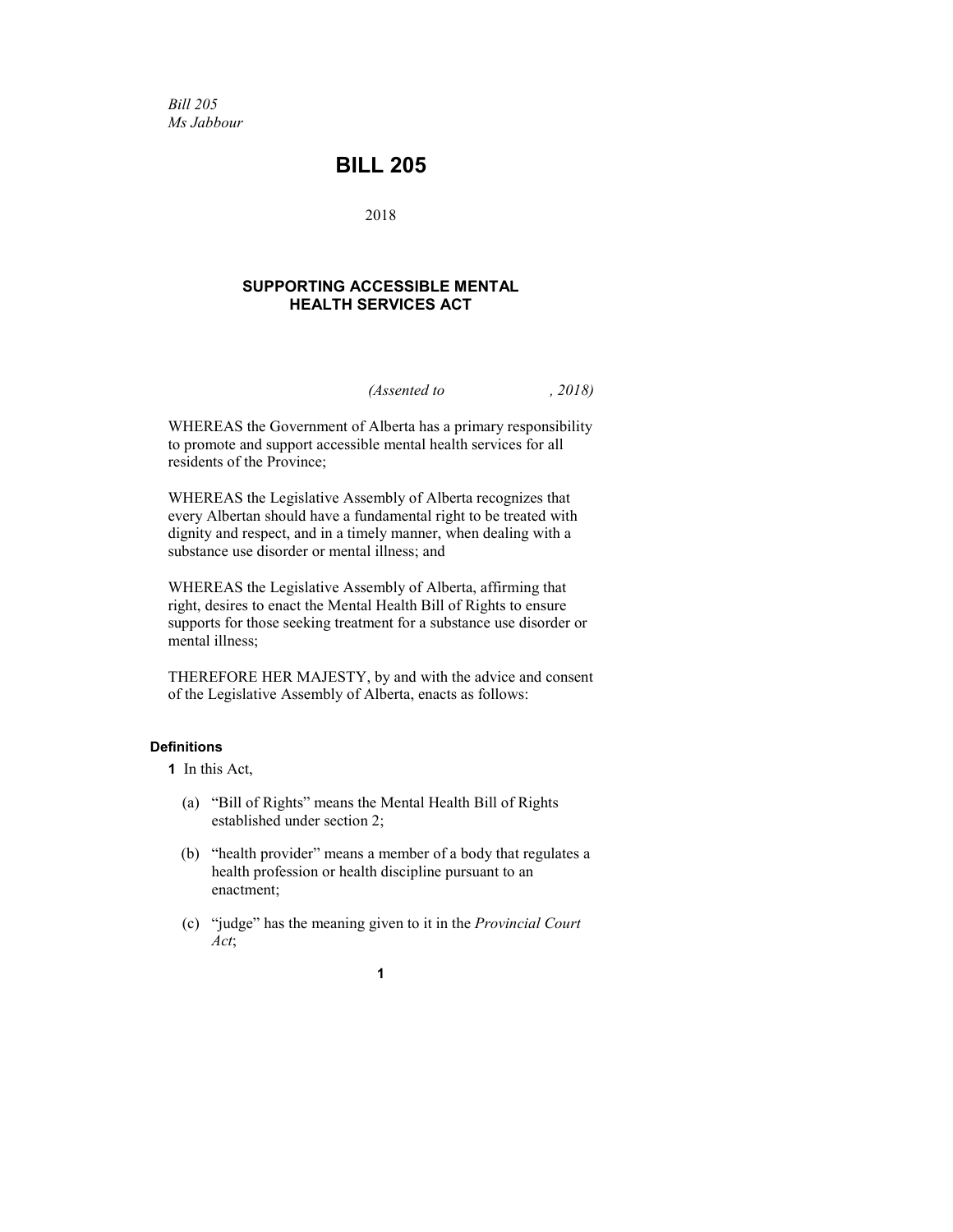- (d) "justice of the peace" has the meaning given to it in the *Justice of the Peace Act*;
- (e) "mental health services" means services that
	- (i) protect, promote or maintain mental health,
	- (ii) prevent mental illness or substance use disorders,
	- (iii) diagnose, treat or rehabilitate mental illness or substance use disorders, or
	- (iv) maintain the health of an individual suffering from a substance use disorder through methods or treatments including harm reduction;
- (f) "Minister" means the Minister determined under section 16 of the *Government Organization Act* as the Minister responsible for this Act;
- (g) "peace officer" means
	- (i) a police officer under the *Police Act*,
	- (ii) a member of a police service under the *Police Act*, or
	- (iii) a peace officer appointed under the *Peace Officer Act*.

#### **Mental Health Bill of Rights**

**2(1)** Every resident of Alberta has the following rights, which constitute the Mental Health Bill of Rights:

- (a) the right to receive mental health services appropriate for the needs of the individual;
- (b) the right, when dealing with a substance use disorder or mental illness, to be treated by health providers, peace officers, judges and justices of the peace, while acting in the exercise or discharge of their duties, in a courteous and respectful manner including the use of terminology that respects the dignity and autonomy of the individual;
- (c) the right to reasonable and timely access to appropriate mental health services and assistance in finding those services.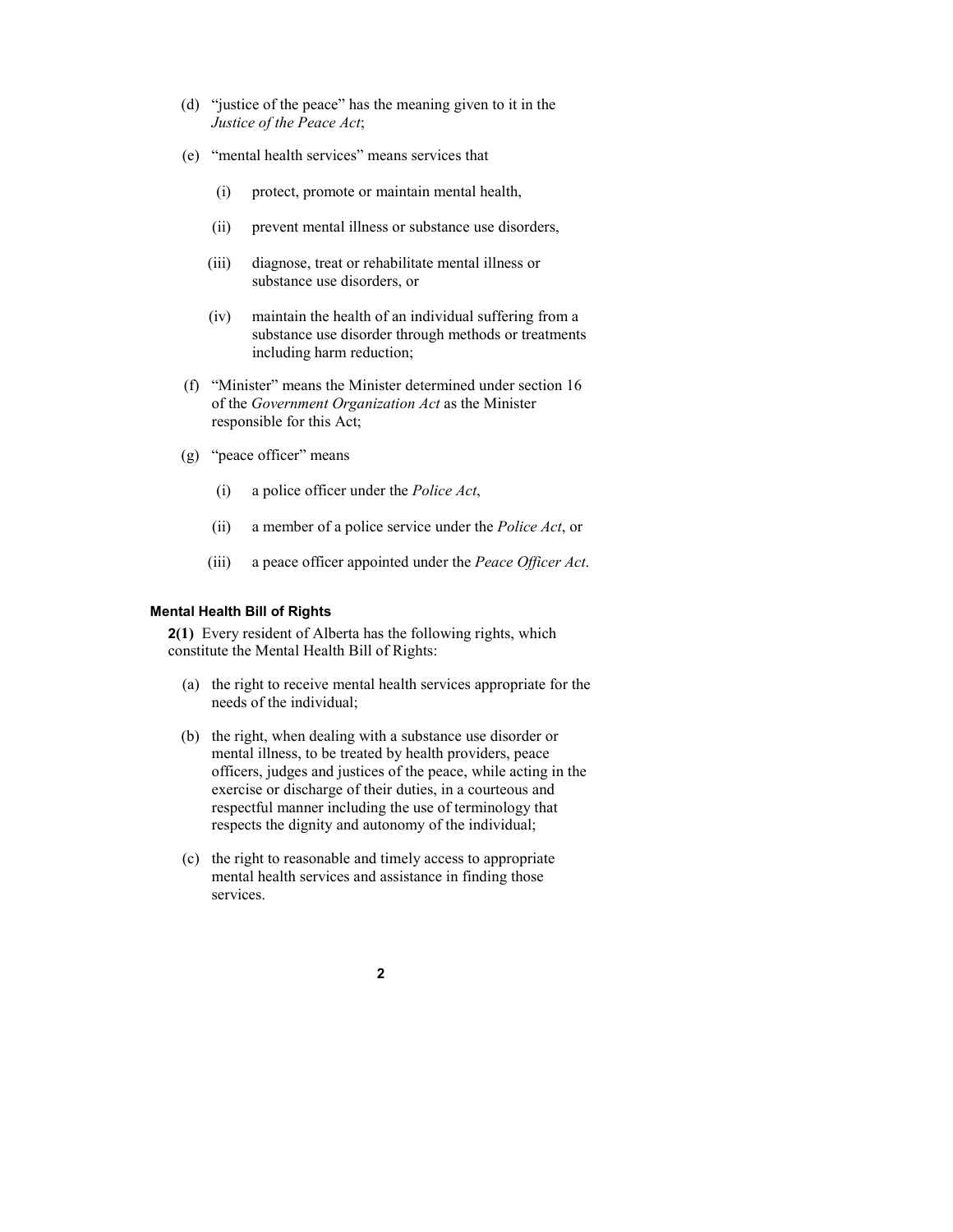**(2)** A failure of a person to act in a manner that is consistent with the Bill of Rights does not in itself give rise to

- (a) a cause of action or other legally enforceable right or legal remedy or claim, or
- (b) proceedings in any court or before any body or person having the power to make decisions under an enactment.

**(3)** The Bill of Rights does not limit or otherwise affect any existing rights or obligations under an enactment.

#### **Duties of the Minister**

- **3** The Minister shall
	- (a) receive, consider and address, in accordance with the regulations, complaints relating to alleged failures of persons to act in a manner consistent with the Bill of Rights,
	- (b) make the Bill of Rights publicly available and take steps to ensure that all persons impacted by the Bill of Rights are aware of its contents and have access to educational materials relating to mental health, the co-occurrence of mental illness and substance use disorders, and harm reduction strategies, and
	- (c) establish, in accordance with the regulations, a publicly accessible online registry to disseminate information with respect to mental health services available in Alberta.

#### **Regulations**

**4** The Lieutenant Governor in Council may make regulations

- (a) respecting complaints relating to the Bill of Rights, including a process for referring complaints to another person or body in a circumstance where a complaint is within the jurisdiction of that person or body;
- (b) respecting the online registry to be established under section  $3(c)$ ;
- (c) defining a word or expression that is used but not defined in this Act.

#### **Coming into force**

**5** This Act comes into force on Proclamation.